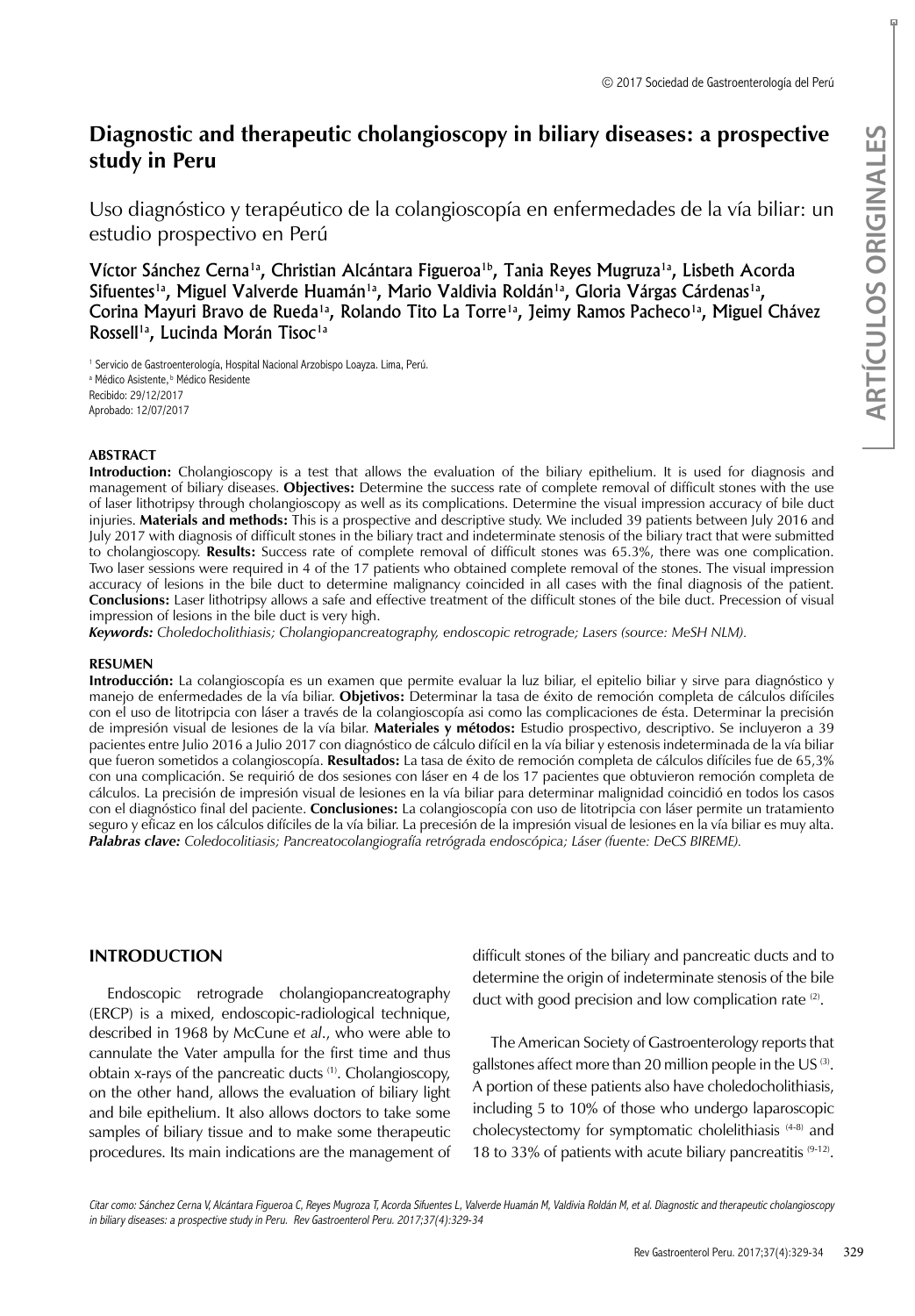Extraction of stones using balloon at the intraductal level continues to be the technique of choice to permeabilize the bile duct, including difficult stones. Even so, electrohydraulic laser lithotripsy assisted by cholangioscopy is a new technique that emerges as an advanced intervention for cases of difficult stones of the bile duct that are not solved with the balloon <sup>(13)</sup>.

In view of the above, we decided to carry out the present research with the objective of answering the question about the value of cholangioscopy use in intra ductal biliary disease in a Hospital of the Ministry of Health in Lima, Peru. This will allow us to know the success rate of removal of difficult stones of the biliary tract as well as the usefulness of this procedure in the diagnosis of indeterminate stenosis. By demonstrating the utility and low complications of this technique, patients could avoid surgery and morbidity and mortality derived from surgery.

## **MATERIALS AND METHODS**

This prospective, observational, transverse, and descriptive study was performed at "The Arzobispo Loayza National Hospital" in Lima-Peru, between July 2016 and July 2017. This study was based on the review of clinical records and follow-up of outpatients or hospitalized patients. We obtained data from those with a diagnosis of difficult stones and indeterminate stenosis of the biliary tract who had laboratory exams and radiologic images before and after the procedure. People younger than 15 years and / or pregnant women were excluded from the study. For this purpose, a data collection form was developed. In the data processing, the programs Microsoft Excel V. 2010 and SPSS V.15 were used to perform the descriptive statistical analysis corresponding to frequencies, averages, means, etc. The research work was evaluated and approved by the Chief of the Gastroenterology Service and the Office of Support of Research of the Arzobispo Loayza National Hospital.

In this study, the following operational definitions will be considered:

*Intraductal biliary disease:* Defined as an obstruction of the biliary tract either by benign or malignant stenosis of the biliary tract, gallstones in the biliary tract or cysts of the biliary tract.

*Complete stone removal:* Defined as the total extraction of difficult stone(s) from the biliary tract in one or more ERCP sessions.

*Difficult stone in the bile duct:* Defined by 1) congenital or post-surgical anatomical alteration of the bile duct and / or periampular region; 2) large stones (diameter >15 mm); 3) multiple stones (greater than or equal to 3);

4) intrahepatic location of the stones; 5) stone location above a stenosis or those that are impacted  $(6)$ .

*Indeterminate stenosis of the bile duct:* It is a stenosis in which its nature can not be determined after obtaining basic laboratory data, abdominal images (magnetic resonance, tomography and / or endoscopic ultrasonography) and retrograde endoscopic cholangiopancreatography.

### **Endoscopic and technical system**

All procedures were performed on outpatient and hospitalized patients by a trained endoscopists and with sedation monitoring. An endoscopic papillo-sphincterotomy was performed prior to insertion of the cholangioscope. Methods for making this dissection included sphincteroplasty, sphincterotomy, or both. Cholangioscopy procedures were performed with the Spyglass®DS system, belonging to Boston Scientific, with a distal diameter of 3.5 mm, a therapeutic channel of 1.2 mm and a working length of 2140 mm. All patients received one dose of ceftriaxone 2 g iv during the procedure and then ciprofloxacin 500 mg v.o bid for 3 days (antibiotic prophylaxis). The cholangioscope was introduced through a standard therapeutic duodenoscope (Fujinon), model 4400 HD, field of view of 100° and therapeutic channel 4.2 mm.

The laser lithotripsy system was performed using the Holmiun Laser device, Auriga QI model, using laser fibers of 365 um, 4 m in length and parameters of a frequency of 10 Hz, power 1,200 mJ and 12 watts of power. After this procedure the fragments of the calculus were removed from the bile duct using balloon catheter and / or Dormia´s basket.

Regarding patients with indeterminate bile duct stenosis who underwent biopsy, these were obtained through spybite® and then were evaluated by a pathologist selected from the Anatomy-Pathology Service of the Arzobispo Loayza National Hospital. The clinical history was obtained to get the information of the final diagnosis of all patients. Patients with visual impression and / or biopsy compatible with cholangiocarcinoma were referred to the Oncology and Surgery service of the Arzobispo Loayza National Hospital. A monthly follow-up was performed up to 6 months after cholangioscopy requesting hemogram, liver biochemical tests and tumor markers in those patients with visual impression and / or biopsy compatible with benign lesions of the bile duct.

# **RESULTS**

In total, 39 patients underwent cholangioscopy. Of the 39 patients, 26 had a therapeutic indication for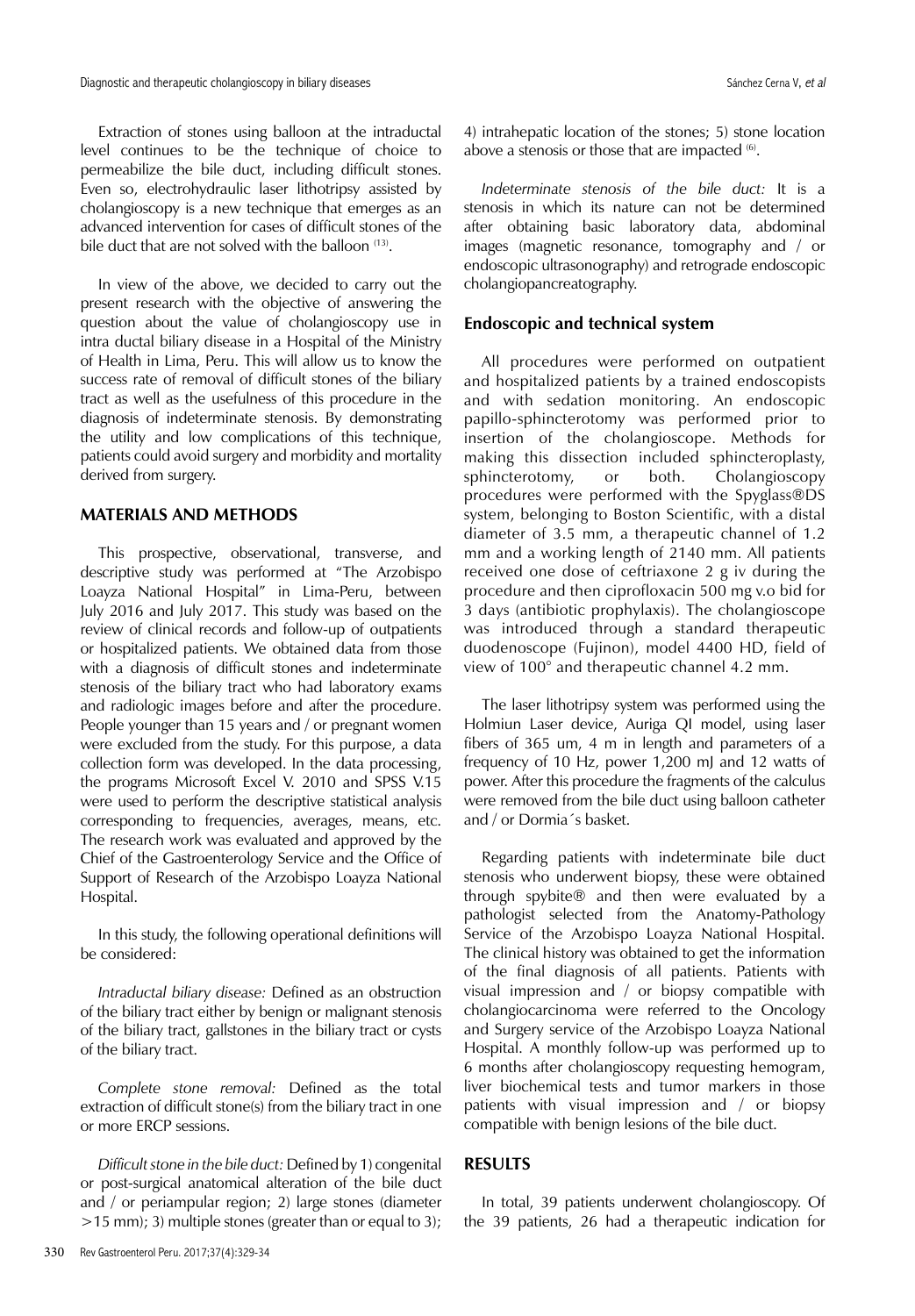difficult stones management and 13 patients underwent cholangioscopy for etiological diagnosis of indeterminate biliary stenosis. The mean age was 55 years (range 25- 87 years) and all had preparation of the papilla with sphincterotomy. The characteristics of all patients are shown in Table 1.

The use of laser lithotripsy using cholangioscopy was used in 26 patients for difficult stones management of the biliary tract, of which 19 patients were women and 7 men with an average age of 55 years. Success (complete removal) was 65% (Table 2). The stones were greater than 15 mm in 15 patients; 7 patients had an impacted stone; 2 patients had multiple stones and 2 patients had intrahepatic stones. (Figure 1).

Two of the 17 patients who had complete removal of stones required two sessions of laser lithotripsy. The mean time of use of laser lithotripsy was 65 min. The size of the stones varied between 15 mm - 45 mm. The only complication was acute cholangitis in one case. Plastic stent was placed in the bile duct in those patients who did not obtain complete removal of the stones

Factors that were found in those patients that did not obtain complete removal were the following: multiple choledocolithiasis of 35 mm, intrahepatic location, prolonged time procedure greater than 90 min, inability to access with guide above a stone due to marked angulation.

**Table 1.** Overall characteristics of 39 patients who underwent single-operator cholangioscopy.

| <b>Characteristic</b>       | Value |  |
|-----------------------------|-------|--|
| Male/Female                 | 10/29 |  |
| Average age (years)         | 55    |  |
| Preparation of the papilla: |       |  |
| Sphincterotomy              | 39    |  |
| Balloon dilatation          | O     |  |

**Table 2.** Characteristics of 26 patients with singleoperator cholangioscopy-guided stone therapy.

| <b>Characteristic</b>         | Value            |  |
|-------------------------------|------------------|--|
| Total of cases                | 26               |  |
| Male/Female                   | 07/19            |  |
| Average age (years)           | 55               |  |
| Stones of the bile duct:      |                  |  |
| Average size (mm), (range)    | 25mm; 15 - 45 mm |  |
| Definition of difficult stone |                  |  |
| Greater than 15 mm            | 15               |  |
| Impacted                      | 07               |  |
| Multiple $(>=3)$              | 02               |  |
| Intrahepatic                  | 02               |  |
| Complete removal              |                  |  |
| Yes/No                        | 17/09            |  |

**Table 3.** Accuracy of single-operator cholangioscopy impression in indeterminate bile duct lesion.

| Diagnosis by cholangioscopy<br>impression | <b>Final diagnosis</b> |               |
|-------------------------------------------|------------------------|---------------|
|                                           | <b>Malignant</b>       | <b>Benign</b> |
| Malignant                                 |                        |               |
| Benign                                    |                        |               |
|                                           |                        |               |

**Table 4.** Procedure success rate of diagnostic singleoperator cholangioscopy for indeterminate bile duct lesions.

| <b>Bile duct target site</b> | <b>Success rate</b><br>of visualizing<br>target site,<br>n (%) | <b>Biopsy</b><br>attempted<br>n (%) | Adequate<br>tissue for<br>histologic<br>examination,<br>n (%) |
|------------------------------|----------------------------------------------------------------|-------------------------------------|---------------------------------------------------------------|
| Intrahepatic                 | 1(100)                                                         |                                     |                                                               |
| Proximal choledoco           | 5(100)                                                         | 3(60)                               | 2(40)                                                         |
| Medium choledoco             | 1(100)                                                         | 1(100)                              |                                                               |
| Distal choledoco             | 4 (100)                                                        | 2(50)                               | 2(50)                                                         |
| Total                        | 11                                                             | 6                                   | 4                                                             |

Cholangioscopy was used for the diagnosis of indeterminate bile duct strictures in 13 patients (Tables 3 and 4). The location of the lesion was seen in distal, middle, proximal, intrahepatic bile duct at 4, 1, 5 and 1 occasion respectively. Cholangioscopy was normal in two of the 13 patients. Of the 11 patients with biliary tract injury determined with cholangioscopy, the visual impression of malignant disease was in 7 cases and the impression of benign lesion was in 4 cases (Figure 1). Biopsies were taken in 6 cases of the 7 cases with suspected malignancy (one case could not be obtained because of technical difficulty). The results are shown in Table 5.

# **DISCUSSION**

In this article we discuss two of the most frequent use of cholangioscopy such as its therapeutic use with laser and its usefulness in the diagnosis of indeterminate strictures of the bile duct. Difficult stones of the bile duct are those who have difficult endoscopic removal and occur in patients with anatomical alteration of the bile duct, those stones greater than 15 mm, those stones that are multiple (greater than or equal to 3 calculations), those stones of intrahepatic location, those stones with location above a stenosis or those stones that are impacted (13-16). Stones larger than 20 mm in size need to be fragmented before being removed. However, the success rate to remove them decreases in the presence of the factors already mentioned. With the use of laser cholangioscopy, the success rate for removal of the stones in question has increased, so the American Association of Gastrointestinal Endoscopy (ASGE) mentions in an article published in 2016 a success rate of 70-100% for some authors. It should be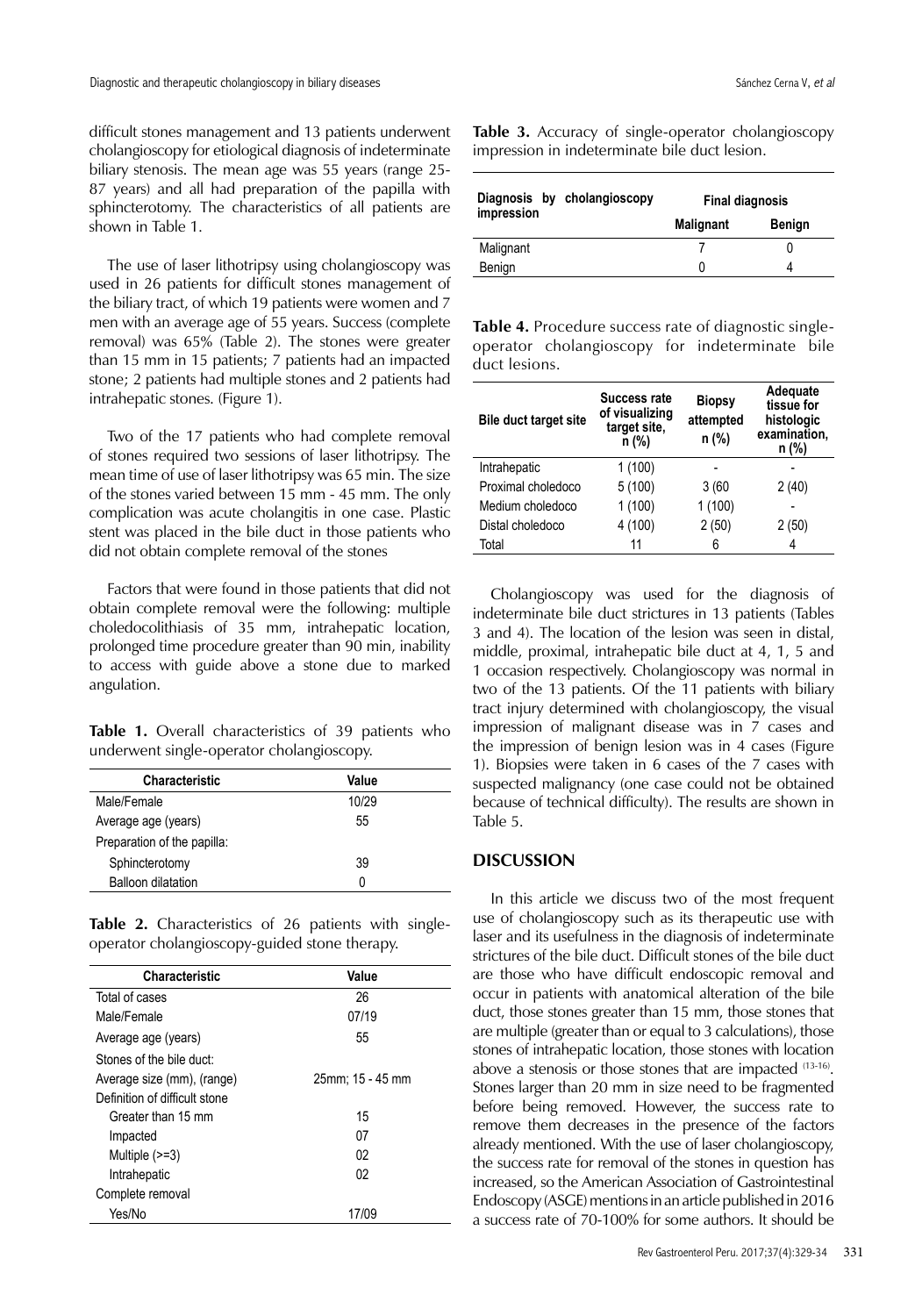**Table 5.** Accuracy of histologic diagnosis using single-operator cholangioscopy-directed biopsies in indeterminate bile duct lesions  $(n=6)$ .

|            | Diagnosis by cholangioscopy | Final diagnosis (n) |               |
|------------|-----------------------------|---------------------|---------------|
| biopsy     |                             | <b>Malignant</b>    | <b>Benign</b> |
| Malignant  |                             |                     |               |
| Benign     |                             |                     |               |
| Inadequate |                             |                     |               |

noted that factors that decrease success include surgically altered anatomy, stenosis, marked ductal angulation and impacted stones (17). Some authors like Stevens reported the use of cholangioscopy with electrohydraulic lithotripsy. This author reported its use in 15 patients for the management of difficult choledocholithiasis. Removal of the stones was obtained in 85% of the cases (11/13). 61% (8/13) of the cases were removed with an endoscopic therapy session, 23% (3/13) of the cases were removed with 2 sessions of endoscopic therapy (18). Draganov mentions in an international multicenter study with a registry of 296 patients who required peroral cholangioscopy for the treatment of choledocholithiasis and support in the etiologic diagnosis of indeterminate biliary stenosis. The results of this study reported the utility and safety of this procedure (19). Complications of this procedure are the same as ERCP are pancreatitis, hemorrhage, perforation, cholangitis and those related to sedation. A higher risk of cholangitis when using cholangioscopy is described in the international literature, this could be due to the use of intermittent irrigation of saline solution to obtain adequate visualization and the use of intraductal lithotripsy in the cases that were necessary <sup>(20)</sup>. For us the use of intermittent irrigation with saline solution could lead to some fragments

of the stone to reach the proximal bile duct or mobilizing them to the intrahepatic ducts, this can produce stasis of the bile and became a risk of cholangitis.

Currently, there are few publications of the use of cholangioscopy in Latin America and the number of patients in each publication does not exceed 100, being also the majority studies in a single center. Landaeta makes a publication about the use of peroral choroangioscopy mono-operator in a Public Hospital in Venezuela in which it presents to 9 patients with pathologies of the bile duct, concluding that the procedure was effective in the evaluation and treatment of stone and biliary lesions (21). In Brazil, Moura *et al*. conducted the first report of this country about the use of peroral cholangioscopy. As results they obtained that the most frequent indication was choledocholithiasis (12/20 patients), they used electrohydraulic lithotripsy in 8 cases (66%). Electrohydraulic lithotripsy was successful in 7 patients  $(87.5%)$   $(22)$ . Ospina points out in a study from Colombia the importance of cholangioscopy and shows 9 patients with bilio-pancreatic pathology, 3 of whom were treated with giant choledocholithiasis, achieving success in all patients and he had no complications<sup>(23)</sup>. Another Colombian case-report study shows the usefulness of peroral laser cholangioscopy for the management of large choledocholithiasis in 2 patients, being successful in both cases (14). A study of a third-level private center in Caracas - Venezuela evaluated the use of peroral monooperative cholangioscopy, which involved 46 patients with pathology of the biliary tract, with the following indications: indeterminate stricture of the bile duct (23 cases), choledocholithiasis (20 cases), and tumor (2 cases). The ductal clearance following holmiun lithotripsy lasers of the patients with lithiasis was achieved in 85% after one session, and 15% in a second attempt  $(24)$ .



**Figure 1.** A) Choledocolithiasis of 3 cm in the middle of common bile duct. B) laser lithotripsy. C) a view of the bile duct after removal of stones. D) Cholangioscopy showing common bile duct with dilated, tortuous and irregular vessels in a cholangiocarcinoma. E) histology showing abundant necrotic tissue and some nuclei with atypia. F) Histology of biliary adenocarcinoma, cells with hyperchromatic nuclei and abundant mitosis.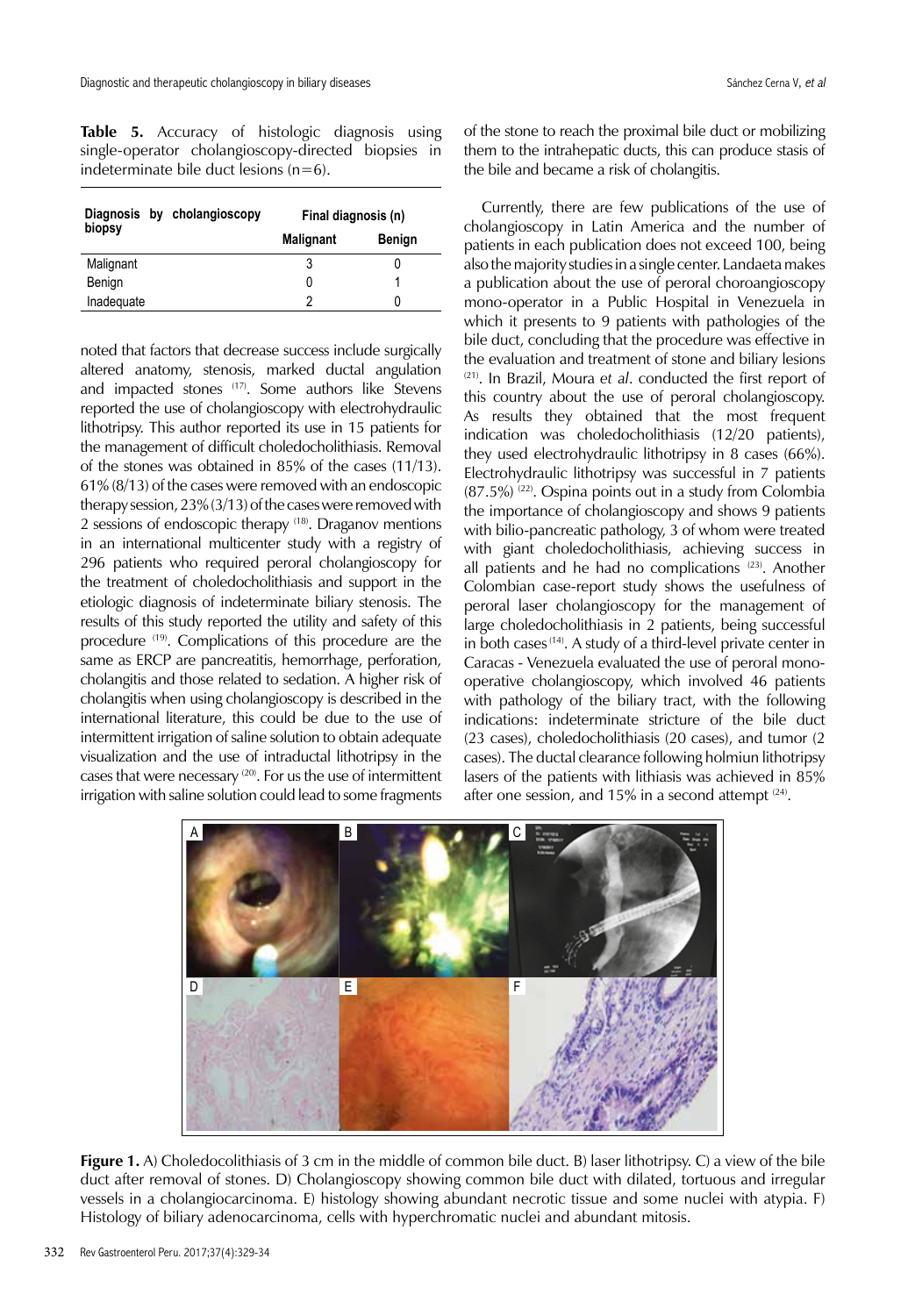Diagnostic and therapeutic cholangioscopy in biliary diseases Sanchez Cerna V, et al. Sánchez Cerna V, et al.

To date, this study has the highest number of patients with regard to the use of laser cholangioscopy for difficult stones management in Latin America (all cases treated with the Holmiun Laser equipment). Complete removal was achieved in 65.3% of the 26 patients who were treated with laser for bile duct stone removal. Two laser sessions were required in 4 of the 17 patients who obtained complete removal. The size range of all patients' stones ranged from 15 mm to 45 mm. The size of the largest one was 45 mm and it was completely removed.

This success rate (more than 60%) is comparable to that reported in other studies (14,16,18). The predisposition of this pathology was greater in the female sex, in more than 70% of the cases, and with peaks between the 4th and 6th decade of life. Factors contributing to decreased success in our study were as follows: impacted stones, marked ductal angulation, prolonged operative time greater than 90 min, intrahepatic stones with size larger than 35 mm.

The presence of intrahepatic lithiasis, as well as stones greater than 35 mm, could not be removed by this method despite two prolonged sessions of laser lithotripsy; in the first case we have a difficult access despite the use of the previous guide, it could not be progressed to the respective intrahepatic region, despite multiple attempts and previous lubrication, this could be found in association with two hypotheses such as the thickness of the laser fiber in relation to the therapeutic channel of the cholangioscope, since this fiber is not of specific use for biliary route, making difficult even its external maneuverability its short length, and the second hypothesis would be associated with the diameter of the cholangioscope (3.5 mm) in relation to the therapeutic channel of the duodenoscope (4.2 mm), which would make difficult its progression in proximal areas. Only one complication was present, which was acute cholangitis in a patient who required two sessions but did not have complete removal of the stones. The patient was treated with antibiotics and presented favorable evolution.

Regarding the use of cholangioscopy for the diagnosis of indeterminate biliary stenosis, our study had 13 patients, of whom 2 resulted in normal cholangioscopy. Of the 11 patients in whom bile duct injury was found, 4 had visual impression of benign aspect determined by granular appearance, regular mucosa and preserved vasculature and 7 had visual impression of malignancy determined by a mucosa of irregular surface, tortuous, dilated and irregular neovascularization. Biopsies were taken in 6 of the 7 patients with visual impression of malignancy, in one case due to technical defects, the sample was not taken. Finally, all 7 cases with visual impression of malignancy had the diagnosis of cholangiocarcinoma either by biopsy or after surgical intervention.

Of the results of biopsy, 4 samples were adequate, 3 of them with diagnosis of adenocarcinoma and one of them showed conserved architecture and no neoplastic cells in the submitted sample but the final diagnosis of the patient was cholangiocarcinoma due to surgery. The 4 cases that had impressed benign lesions were monitored monthly for 6 months, carrying a stationary evolution clinically and with imaging tests. It is remarkable the importance of cholangioscopy in this sense as it allows reducing the number of surgeries unnecessary and also are very cruel with important morbi-mortality.

Victor *et al*. published an interesting application of cholangioscopy in indeterminate biliary strictures. He describes and argues that such is the importance of this procedure that can change the behavior radically in these patients<sup>(25)</sup>. Several studies have been performed to demonstrate the benefit and safety of cholangioscopy in these cases. Thus, Ramchandani et al. (26) described a sensitivity of 95% and a specificity of 75% visual impression using cholangioscopy in 36 patients with indeterminate stenosis. After using cholangioscopic biopsies with Spybite, they demonstrated an accuracy of 82% to differentiate between malignant and benign ductal lesions. Dranagov<sup>(27)</sup> reported that biopsies taken using single operator cholangioscopy had significantly greater accuracy (84%) compared to standard transpapillary biopsies. The results of the cytology were also compared in this study, with accuracy being 53% with cholangioscopy versus 35% with standard brushing.

Laleman published a prospective study with 45 patients who underwent single-operator cholangioscopy with indication of indeterminate stenosis, the region of interest could be visualized in 93% of cases and biopsy of the lesion with Spybite® was possible in 24 of 29 patients (82.8%). Biopsy specimens were considered adequate by the pathologist in all but one case <sup>(28)</sup>.

Worldwide, cholangioscopy articles continue to be published about its use in getting to know the etiology of indeterminate stenosis, obtaining results similar to the previously described studies (29-33).

To date there are no national publications on the management of difficult stones of the biliary tract with the use of laser and peroral cholangioscopy monooperator. This therapeutic intervention has proven to be effective and safe allowing an alternative to surgery in this pathology. As mentioned in the literature, by facilitating the diagnosis of indeterminate stenosis we can avoid unnecessary risks when addressing non-surgical management regarding the biliary pathology suffered by the patient in cases of benign lesions.